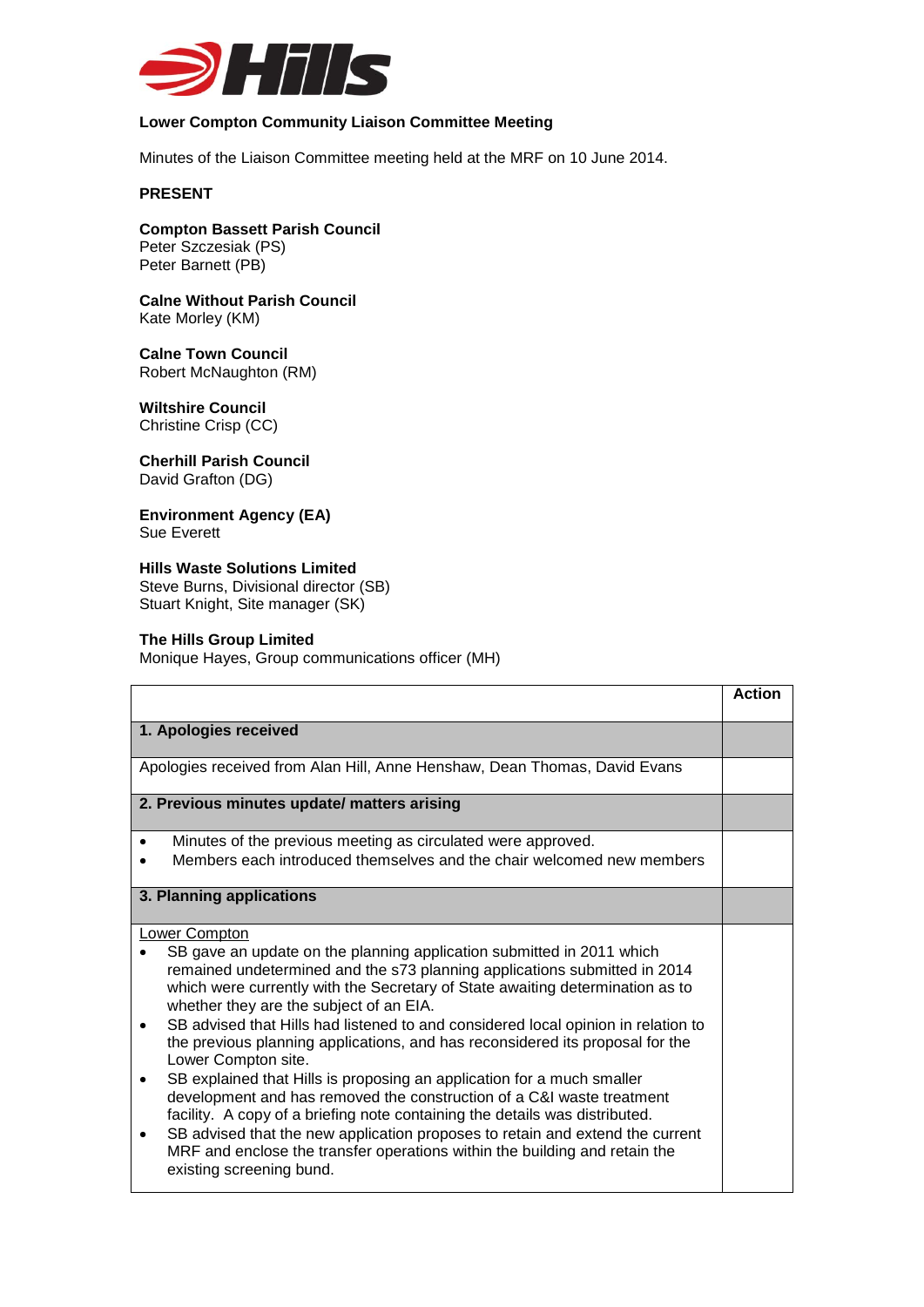| $\bullet$      | SB confirmed that a 5 week period of pre-planning consultation is being held<br>(from 10 June to 11 July) and that a public exhibition will be held on Tuesday 1<br>July at the Compton Bassett Village Hall from 10am to 8pm. Feedback<br>received will be used to shape the planning application which Hills intends to<br>submit to the Wiltshire Waste Planning Authority at the end of July 2014.                                                             |            |
|----------------|--------------------------------------------------------------------------------------------------------------------------------------------------------------------------------------------------------------------------------------------------------------------------------------------------------------------------------------------------------------------------------------------------------------------------------------------------------------------|------------|
| $\bullet$      | RM asked what happens to the 2011 and s73 application and SB confirmed<br>that Hills intends to withdraw these on validation of this new planning<br>application.                                                                                                                                                                                                                                                                                                  |            |
| ٠              | KM queried if this new planning application would make the MRF permanent<br>and SB confirmed that this would be the case.                                                                                                                                                                                                                                                                                                                                          |            |
| $\bullet$      | RM queried where the C&I facility that was proposed for Lower Compton would<br>be located and SB advised that Hills is looking at alternate locations as<br>identified in the Waste Local Plan. SB advised that this alternate site would be<br>the subject of a separate planning application.                                                                                                                                                                    |            |
| $\bullet$      | RM asked why the proposed MRF extension could not be located in the same<br>place as the C&I facility and SB explained that the current MRF was located<br>close to where the materials arise and that any C&I facility would probably be<br>located closer to bigger road networks / motorway.                                                                                                                                                                    |            |
| $\bullet$      | RM stated that the new proposal to extend the MRF would mean that trucks<br>would still go through Calne and SB explained that fewer trucks would pass<br>through Calne as Porte Marsh would close and those trucks would then come<br>to the MRF instead. In addition the driver in the waste industry is to divert<br>waste from landfill and as a result fewer trucks would be coming to Lower<br>Compton.                                                      |            |
| $\bullet$      | RM enquired as to whether the landfill site is still required and SB advised that<br>the landfill has a valid permit until 2022 and that there remains a market, albeit<br>limited, for landfill disposal.                                                                                                                                                                                                                                                         |            |
| ٠              | KM enquired if this new planning application would attract a transport survey<br>and SB confirmed that a full EIA is being undertaken                                                                                                                                                                                                                                                                                                                              |            |
| ٠              | KM offered the opinion that local residents had counted on the MRF no longer<br>being there but instead had been presented with planning applications to make<br>the facility bigger and now permanent. SB explained that this application is for<br>a significantly smaller development than previously proposed and that Hills has<br>adapted it plans to meet the needs of Wiltshire.                                                                           |            |
| $\bullet$      | SB explained the breakdown of tonnages in the briefing document and<br>explained that Hills had allowed for additional tonnage to allow for growth which<br>would avoid having to seek planning permission for additional tonnages in the<br>future.                                                                                                                                                                                                               |            |
| $\bullet$      | SB offered to attend meetings at Calne Town Council and other parishes if<br>required to discuss the new proposed application.                                                                                                                                                                                                                                                                                                                                     | <b>ALL</b> |
| $\bullet$      | MH was requested to ensure that clerks for Compton Bassett, Cherhill, Calne<br>Without and Calne Town Council received an electronic copy of the briefing<br>note.                                                                                                                                                                                                                                                                                                 | MH         |
|                | Wiltshire Council waste procurement contract                                                                                                                                                                                                                                                                                                                                                                                                                       |            |
|                | In response to a query from DG on the end date for Hills waste management<br>contract with Wiltshire Council, SB explained that Wiltshire Council had delayed<br>the procurement process. Tender documents are now expected in September /<br>October with submission in December and a Wiltshire Cabinet decision in April<br>2015.                                                                                                                               |            |
| ٠<br>$\bullet$ | SB also advised that Wiltshire Council has approached Hills to extend the<br>existing contract for a further year (to 2017) and this had been agreed.<br>SB advised that the council will go out to consultation on the current green<br>waste collection service and look to ensure that the collection process for dry<br>recyclate was technically, environmentally and economically practicable<br>(TEEP) as set out in the revised Waste Framework Directive. |            |
| $\bullet$      | <b>Porte Marsh</b><br>SB advised that Hills had been successful in its appeal to gain planning<br>permission to allow loading of baled cardboard and plastics onto vehicles<br>parked in the loading area outside the building.<br>RM complimented Hills on the cleanliness of the area around the Porte Marsh<br>facility following his recent visit to the area.                                                                                                 |            |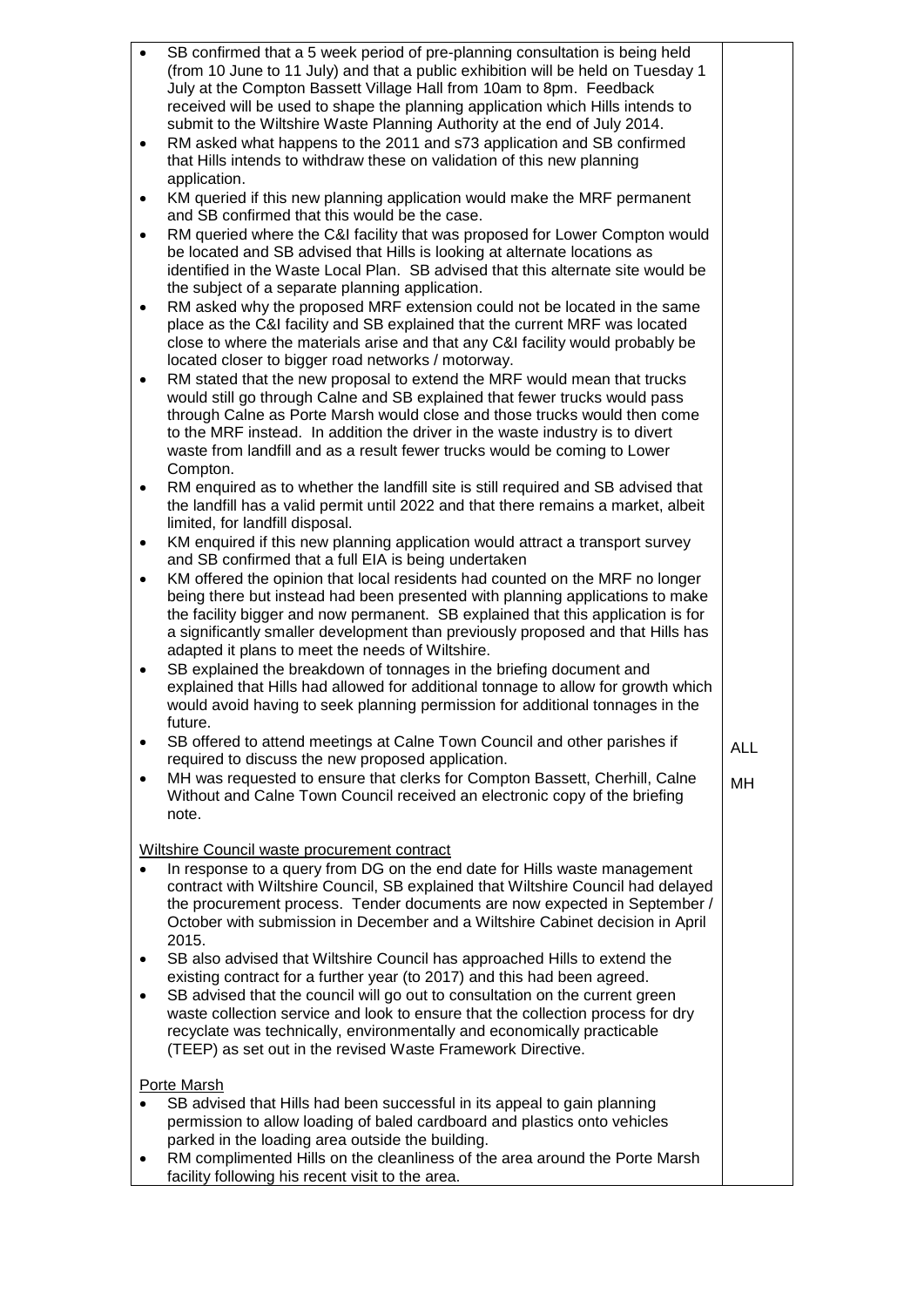| 4. Landfill operations and restoration works                                                                                                                                                                                                                                                                                                                                                                                                                                                                                                                                                                                                                                                                                                                                                                                                                                                                                                                                                                                                                                                                                                                                                                                                                                                                                                                                                                                                                                                                                                                                   |  |
|--------------------------------------------------------------------------------------------------------------------------------------------------------------------------------------------------------------------------------------------------------------------------------------------------------------------------------------------------------------------------------------------------------------------------------------------------------------------------------------------------------------------------------------------------------------------------------------------------------------------------------------------------------------------------------------------------------------------------------------------------------------------------------------------------------------------------------------------------------------------------------------------------------------------------------------------------------------------------------------------------------------------------------------------------------------------------------------------------------------------------------------------------------------------------------------------------------------------------------------------------------------------------------------------------------------------------------------------------------------------------------------------------------------------------------------------------------------------------------------------------------------------------------------------------------------------------------|--|
| SK gave details of works that had been undertaken on the site over the past<br>$\bullet$<br>few months in response to complaints of landfill gas following the period of<br>extreme wet weather over winter.<br>SK confirmed that Hills had consulted with the Environment Agency to agree<br>$\bullet$<br>the works to be undertaken and confirmed that complaints had ceased.<br>SK stated that Cell 22 is being developed and works will be completed by the<br>$\bullet$<br>end of June and Hills anticipate tipping there in August. This means that the<br>cell which was producing odours will be capped off completely and permanent<br>gas extraction wells will be installed.<br>PS enquired why Hills had taken time to resolve the odour issue and SB<br>$\bullet$<br>advised that the gas production within the active cell had occurred much earlier<br>than normal due to wet weather, and had resulted in a number of containment<br>and extraction methods being implemented before tipping has been completed.<br>PB commented that the number of complaints being received was not a true<br>٠<br>reflection of the nuisance being experienced by local people and SE stated that<br>the Environment Agency was only able to respond when complaints are<br>logged.<br>SK stated that once Cell 22 is filled (mid 2015) then landfilling operations would<br>$\bullet$<br>move much further away from the current location which is close to local<br>houses.<br>PB noted that landfilling operations had commenced in the section of the cell<br>$\bullet$ |  |
| closest to his residence and were moving away, for which he expressed thanks<br>to SK for working in this way<br>RM enquired if Hills had experienced problems with seagulls and SK replied<br>$\bullet$<br>that Hills did not. SE confirmed that no complaints had been received in<br>relation to seagulls at Hills site<br>SK stated that overburden stripping was being undertaken on the west side of<br>$\bullet$<br>Low Lane                                                                                                                                                                                                                                                                                                                                                                                                                                                                                                                                                                                                                                                                                                                                                                                                                                                                                                                                                                                                                                                                                                                                            |  |
| 5. Compost and wood chipping update                                                                                                                                                                                                                                                                                                                                                                                                                                                                                                                                                                                                                                                                                                                                                                                                                                                                                                                                                                                                                                                                                                                                                                                                                                                                                                                                                                                                                                                                                                                                            |  |
| SK advised that a small amount of compost is produced on site and was being<br>$\bullet$<br>mixed with soil to create restoration soils for the landfill, but that rotation of the<br>compost was only carried out when wind conditions allowed so as to avoid<br>odour issues<br>SB reported that demand for woodchip was slow but that a recent order for the<br>product would see the stockpile reduce.                                                                                                                                                                                                                                                                                                                                                                                                                                                                                                                                                                                                                                                                                                                                                                                                                                                                                                                                                                                                                                                                                                                                                                     |  |
| 6. Recycling operations update                                                                                                                                                                                                                                                                                                                                                                                                                                                                                                                                                                                                                                                                                                                                                                                                                                                                                                                                                                                                                                                                                                                                                                                                                                                                                                                                                                                                                                                                                                                                                 |  |
| SB reported that:<br>2013/14 figures showed a 4,8% increase in total municipal waste<br>arising compared to last year<br>A total of 130,276 tonnes had been diverted from landfill<br>$\bullet$<br>With the Northacre resource recovery centre operating for a full year,<br>$\bullet$<br>only 17,000 tonnes of Wiltshire waste will be sent to landfill (compared<br>to 210,000 tonnes a few years ago).                                                                                                                                                                                                                                                                                                                                                                                                                                                                                                                                                                                                                                                                                                                                                                                                                                                                                                                                                                                                                                                                                                                                                                      |  |
| 7. Aggregates and concrete operations update                                                                                                                                                                                                                                                                                                                                                                                                                                                                                                                                                                                                                                                                                                                                                                                                                                                                                                                                                                                                                                                                                                                                                                                                                                                                                                                                                                                                                                                                                                                                   |  |
| SB reported that this side of the business was experiencing a high demand for<br>$\bullet$<br>product which was in line with the general upturn in the economy. No other<br>business to report.                                                                                                                                                                                                                                                                                                                                                                                                                                                                                                                                                                                                                                                                                                                                                                                                                                                                                                                                                                                                                                                                                                                                                                                                                                                                                                                                                                                |  |
| 9. Any other business                                                                                                                                                                                                                                                                                                                                                                                                                                                                                                                                                                                                                                                                                                                                                                                                                                                                                                                                                                                                                                                                                                                                                                                                                                                                                                                                                                                                                                                                                                                                                          |  |
| <b>Litter</b><br>RM raised the issue of roadside litter and the perception that it was attributable                                                                                                                                                                                                                                                                                                                                                                                                                                                                                                                                                                                                                                                                                                                                                                                                                                                                                                                                                                                                                                                                                                                                                                                                                                                                                                                                                                                                                                                                            |  |